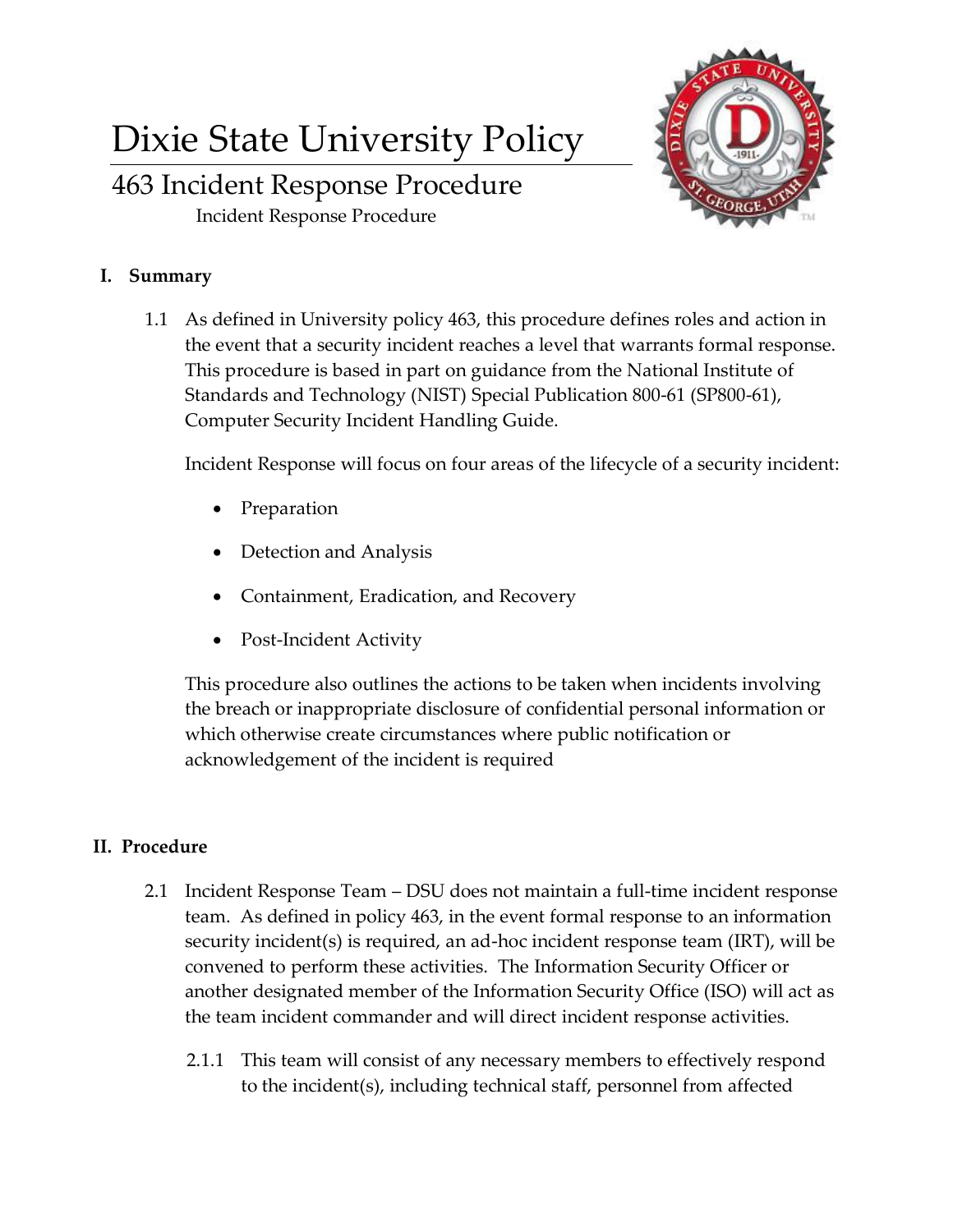departments, and other specialized subject-matter experts. Depending on the size and scope of the incident, team members may include representation from the following University roles, but are not limited to, Information Security Officer, data steward(s), system or network administrators, public relations, legal counsel, risk management, and University police.

- 2.1.2 Outside entities may also be deemed necessary to incident response and may be involved in the incident response team, including but not limited to, affected vendors or contractors, security and forensic consultants, and external law enforcement agencies.
- 2.2 The incident response team is responsible for all incident response actions during an active incident response event, including communication with the campus community and outside entities. The team will coordinate with University Administration and/or affected departments to ensure that sufficient resources are available to successfully perform incident response activities.
- 2.3 Preparation
	- 2.3.1 As it is impossible to prevent or foresee all potential security incidents, ISO is responsible for maintaining a state of readiness to respond to security incidents. ISO will coordinate with expected ad-hoc incident response team members before incidents occur to ensure smooth and timely transitions when incident response is needed.
- 2.4 Detection and Analysis
	- 2.4.1 There is no limit to the ways a security incident requiring formal response can occur. Detection of an incident may occur through technical or non-technical means. An incident may occur as a single event or as a culmination of several smaller, less serious events. Incidents may be discovered internally or reported by external entities.
	- 2.4.2 ISO will analyze detected and/or reported security incidents. In the event an incident requires formal response, ISO will convene necessary members of the DSU incident response team. Documentation of the incident and any response activities will be maintained.
	- 2.4.3 ISO and/or the incident response team will prioritize incidents and communicate that incident response procedures have begun to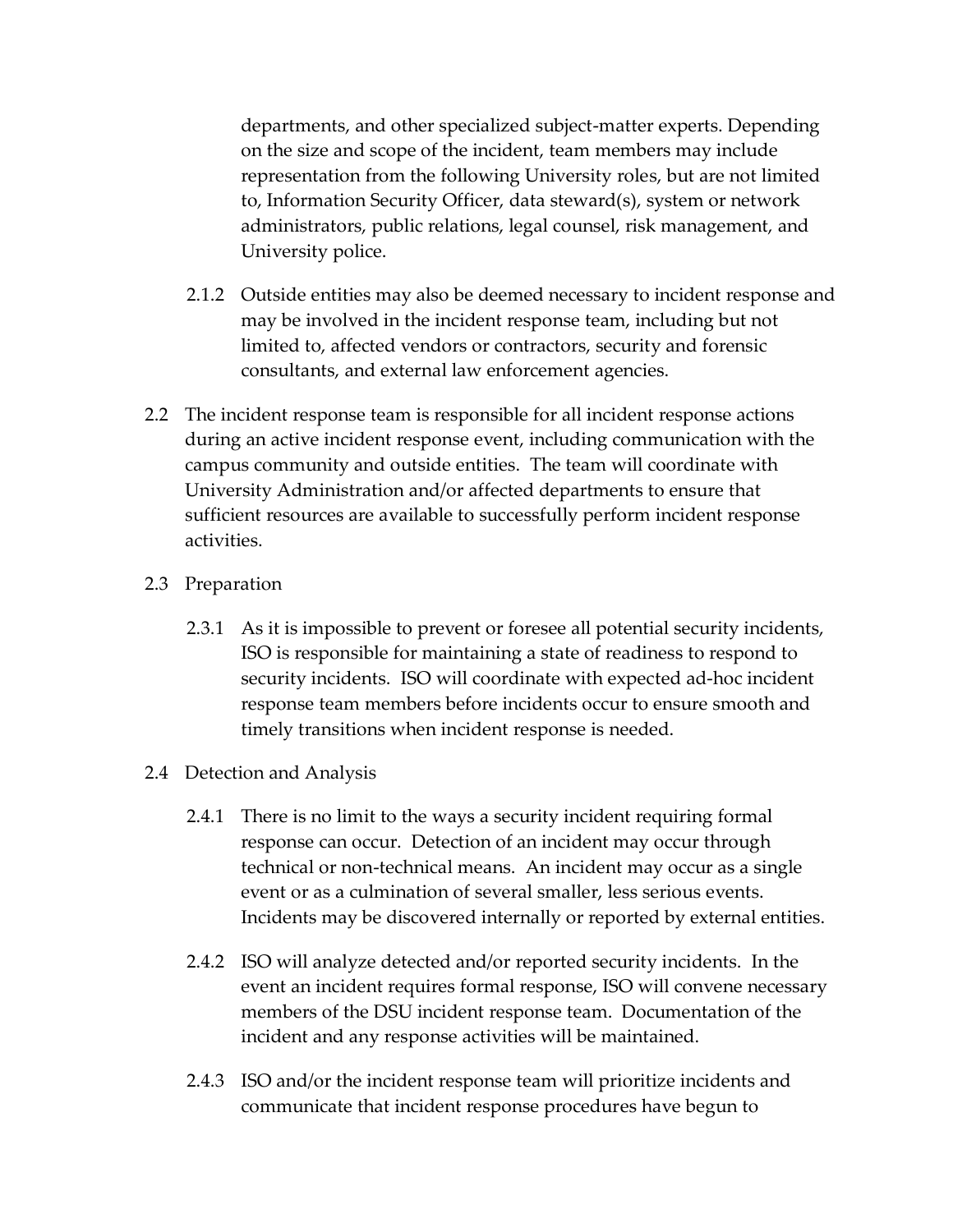University administration and/or affected departments.

- 2.5 Containment, Eradication, and Recovery
	- 2.5.1 Containment efforts are intended to identify, limit, and prevent further damage from active threats to DSU information and infrastructure posed by a security incident. Once an incident has been detected or reported, Security Incident Responders will work through technical means to identify and contain any elements or agents that may actively be operating within or against the DSU information technology environment, e.g. active malware or a distributed denial of service (DDoS) attack. Such means of containment may include but is not limited to disabling user accounts, isolating client devices, servers, or network infrastructure, limiting or disabling internal network or Internet access, and so on. Typically containment measures will be temporary until the threat has passed, but in some cases may become permanent if necessary to prevent further incidents.
	- 2.5.2 The incident response team will inform and consult with University administration on containment measures which may have an impact on operations or University functions. The incident response team and ISO reserve the right to unilaterally implement containment measures during an active incident as needed to contain active threat elements, prevent loss of information assets, and limit further damage to University systems and infrastructure. In such cases, these measures will be communicated after the fact to administration and re-evaluated after the threats are contained.
	- 2.5.3 Eradication and recovery efforts are intended to remove any residual elements of a security incident and restore University operations and infrastructure to its normal, pre-incident state. The incident response team will oversee any needed eradication and recovery efforts.
- 2.6 Post-incident Activity
	- 2.6.1 Post-incident, ISO, members of the incident response team, affected departments, University administration, and other relevant parties will review the incident. Typically this will be a 'lessons learned' meeting covering, but not limited to, the following topics:
		- Review the details of the incident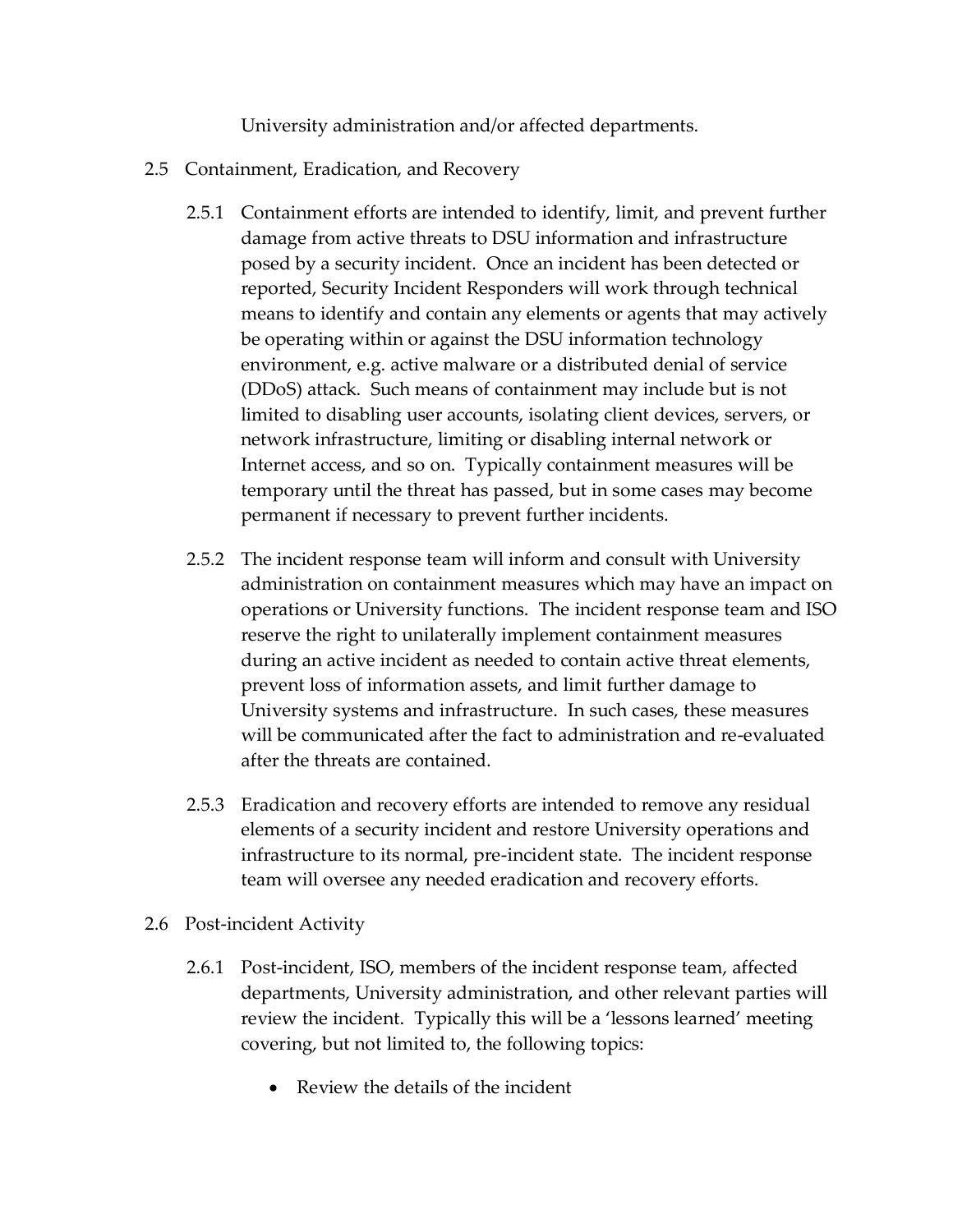- Identify root causes of an incident
- Identify gaps in policies, procedures, or technical controls that may allowed the incident to occur
- Identify corrective actions to prevent similar incidents
- Review performance of the incident response team
- 2.7 Reporting of Information Security Incidents
	- 2.7.1 In some circumstances as defined by University policy 463, Federal and State law, contractual obligations of the University, or public relations practices may require that the incident be reported publicly. Any incident in which it is discovered or reported that Restricted information has been breached or inappropriately disclosed will typically by law require a breach notification to affected persons and entities. Additionally, some incidents not involving Restricted data may still warrant a public notification or acknowledgement of the incident, for example, Web defacements, or sustained DDoS attacks that impact or degrade University technical operations or public-facing services.
	- 2.7.2 Verification that an incident meets the legal or contractual requirements to notify, and notification efforts should begin as early as reasonably possible during the incident lifecycle, in tandem with containment, eradication, and recovery efforts. The incident response team including general counsel, public relations, and ISO will work closely with University administration and affected departments to determine:
		- What Restricted information may have been breached or disclosed, e.g. social security numbers, credit card numbers, nondirectory FERPA information, etc.
		- What the impact of the breach is on affected persons or entities.
		- Develop a notification strategy for informing affected people and entities of the breach and the University's response.
		- Develop public relations material and prepare to handle increased media coverage and communication from affected